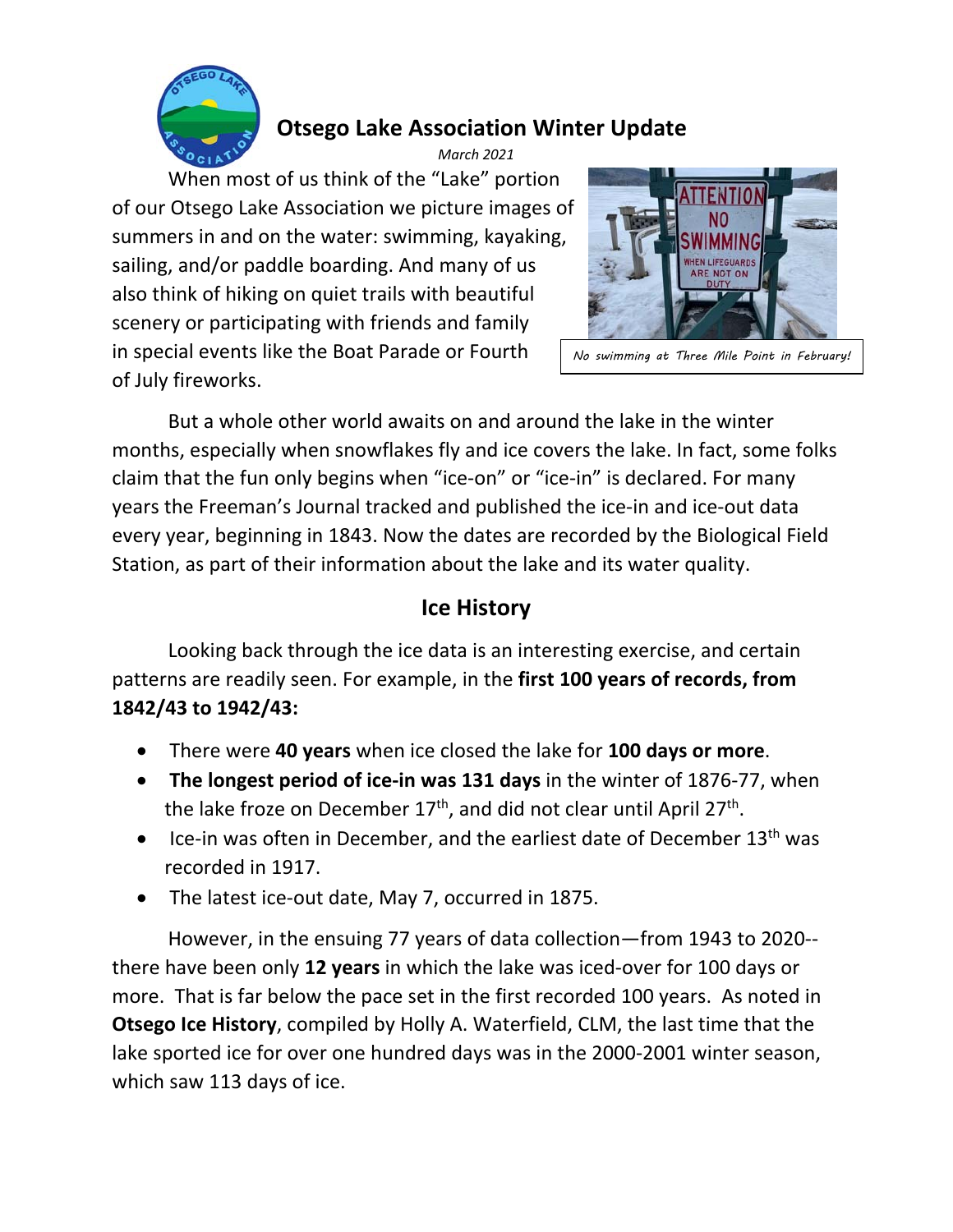That same 2000‐01 winter at the turn of this century was also significant for another fact: it was the end of 158 consecutive years of recording ice cover on the lake, for in the 2001‐02 season we first saw the sad notation "**Lake did not** freeze," replacing years of dates for ice-in and ice-out. Unfortunately, that notation was seen again in the winters of 2011‐12 and in 2016‐17. A chart graphically illustrating this trend towards less ice on Otsego Lake can be found at:

#### www.oneonta.edu/academics/biofld/PUBS/ANNUAL/2013/29‐Otsego‐Ice‐History‐2014.pdf

The chart clearly indicates that there is a trend towards much later ice‐on and earlier ice‐off, which is disturbing for those who care about the health of Otsego Lake and the continuation of the many recreational activities it affords everyone. There is evidence that the amount and duration of ice cover can impact the health of the lake, which is a concern to researchers, including Kiyoko Yokota, Technical Advisor to OLA and SUNY‐Oneonta professor. Kiyoko, who also serves as Director of the Yokota Lab at SUNY, noted in the OLA 2017 Fall newsletter that "Most of the basic physical, chemical, and biological processes in lakes do not stop just because it is cold," and reported that "an increasing number of researchers" are involved in winter limnology, "as what happens during winter often correlates with what happens in the following spring and summer (e.g. algal blooms.)"

Although the automated monitoring buoy, which is found in the lake during the warmer months, has been removed for the winter – for its own protection—some monitoring of the lake continues. Total profiles from top to bottom of temperature, pH, oxygen, alkalinity and Secchi transparency are taken periodically under the ice all winter by BFS staff. Lake surface level elevations are monitored every workday, as has been happening



Ice diving by SUNY-Oneonta BFS dive team

since 1974. In late February, a volunteer SUNY‐Oneonta BFS dive team led by OLA Director Paul Lord completed an ice dive just north of Five Mile Point. Part of the mission was to install underwater monitoring devices designed to gather information about both our invasive zebra and quagga mussels. More information on the dive and results will be available in the Spring OLA Newsletter, available in early June.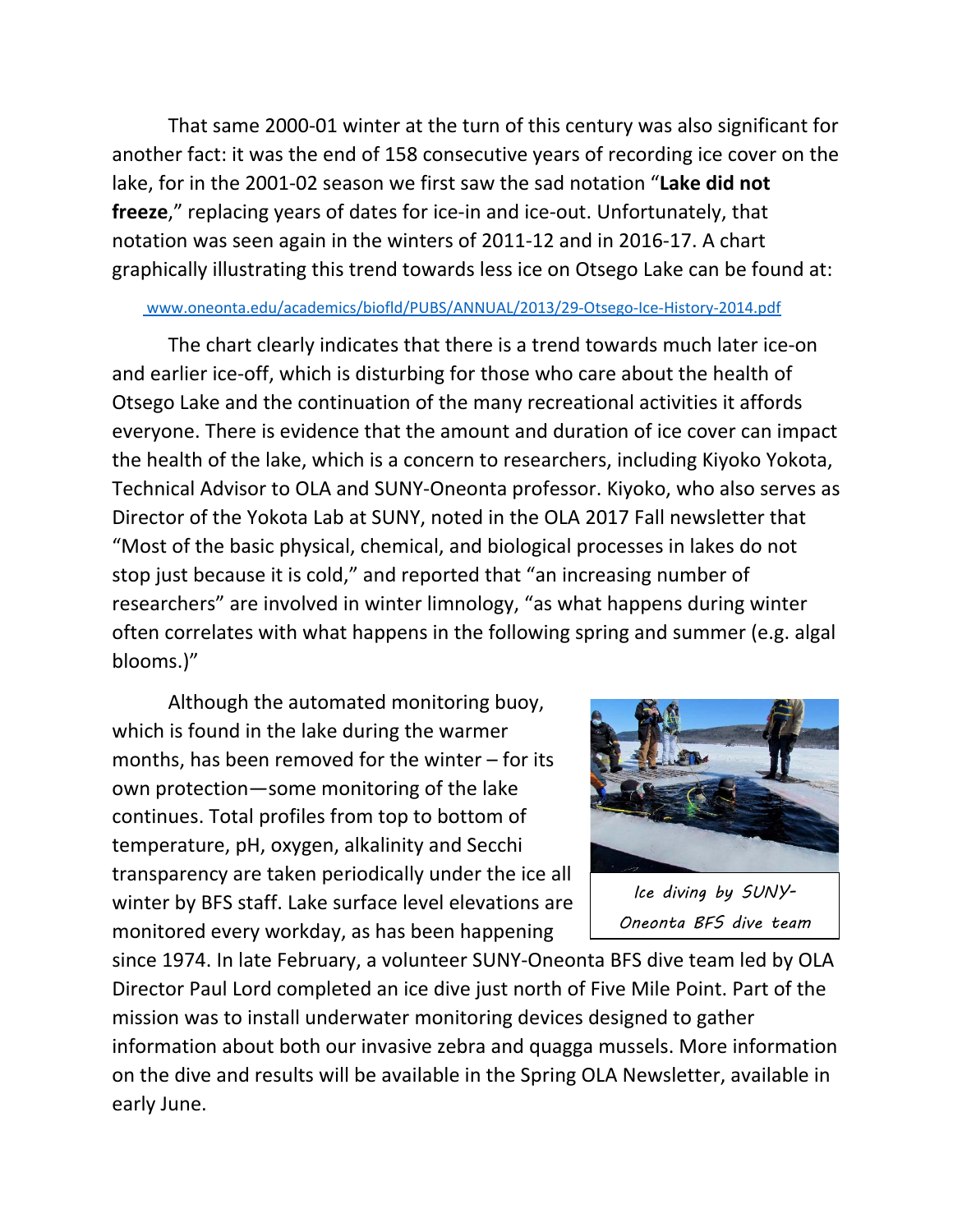## **Impact of ice cover on winter lake activities**

This year the **allotsego.com** headline for February 23 was "Ice, Snow, Single Digits get Enthusiasts Outdoors!" In late January and early February, a perfect combination of prolonged cold temperatures and moderate amounts of snow allowed an ice cover of approximately nine inches to completely close the lake. The reported thickness of approximately nine inches was sufficient to safely support one of the lake's most



Ice fishing huts and tip-ups near Glimmerglass State Park, February 2021

popular wintertime activities: ice fishing. Although old wooden ice huts have been replaced by easily-transported and quickly-assembled pop-up shelters, and hand drills have made way for battery and gas powered augers, the basics of the sport are still pretty much the same: drill hole in ice, catch fish! Catches this year seemed to be primarily yellow perch, walleye, and lake trout, with a couple of mentions of small-mouthed bass. Lake trout, normally fished in deeper water, seems to be a prized catch this season, with some measuring over two feet long!

The presence of many, many huts and tip‐ups on the lake this February is certainly an indicator of how popular ice fishing has become, but the



Power equipment and relatively thinner ice make drilling holes to fish an easier task— but warming trends and less ice definitely make for shorter winter seasons on the ice!

abundance of fishing activity also may come from a realization that **there may not be** 



Day's end: leaving the lake, pulling the sled loaded up with ice-fishing gear – and fish!

**too many days to really get out and enjoy the sport**. Days of two to three feet of ice covering the lake for as long as two to three months seems to be a thing of the past. The most common date for ice‐out when records were kept by the Freeman's Journal was April 17<sup>th</sup>, but it does not seem likely that ice only averaging 4 inches this year and 9 inches at the thickest area will last that long this

year. "Get out while you can" might be a good motto for ice activities 2021.